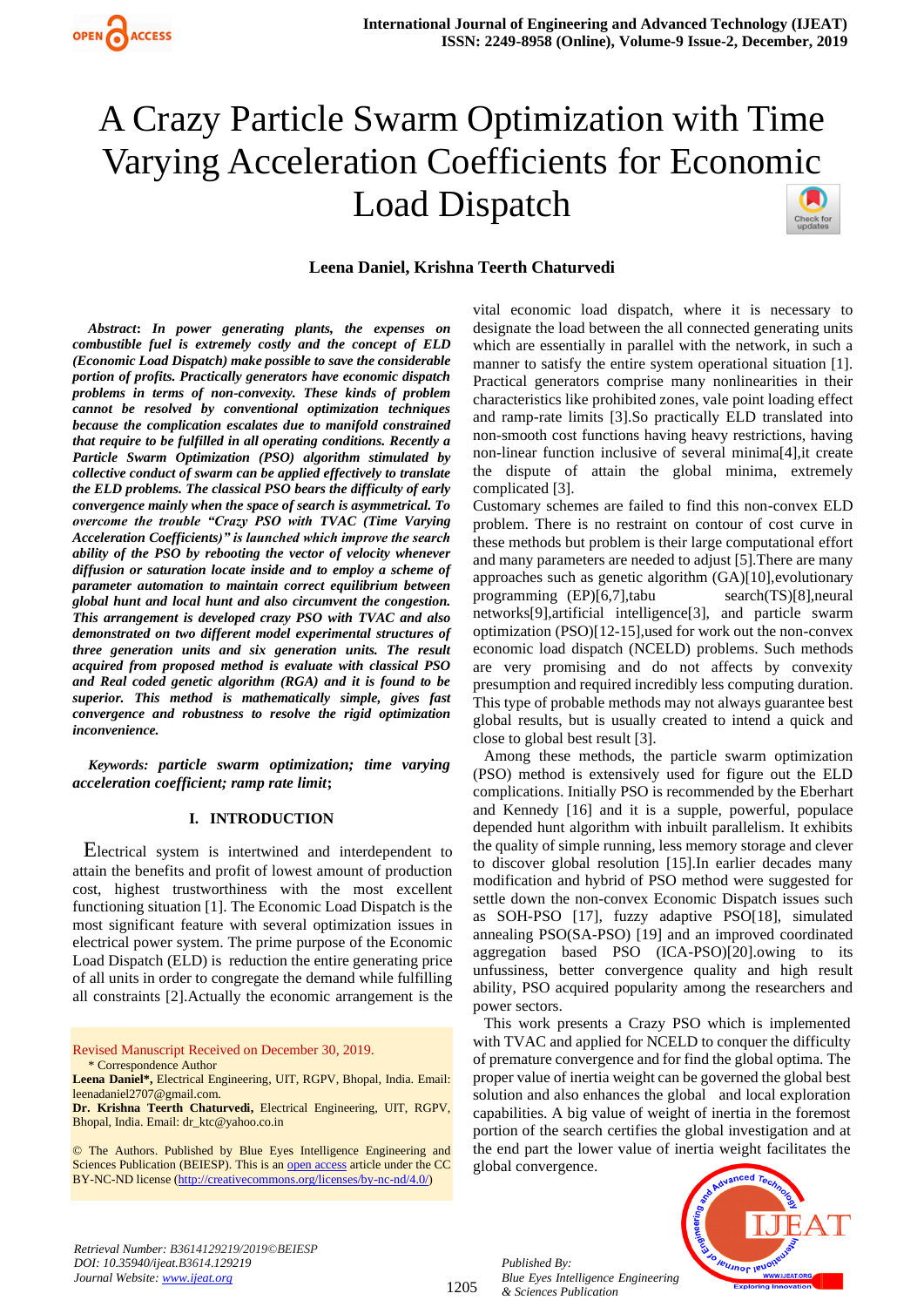The time varying inertia weight (TWIV) concept was introduced in [21]. The current paper suggests the method to solve the NCELD problem by using Crazy PSO with TVAC.

In this work the velocity vector is also reinitialize to beat the premature convergence character of traditional PSO.

## **II. NONCONVEX ECONOMIC LOAD DISPATCH (NCELD)**

In practice generators having much non linearity. These non-linearities are discussed in the following section one by one.

# *A. Valve point loading effect*

Generally large turbines generators have several fuel admittances valves. In generating plant, balance of active power can control by opening and closing of fuel valves. When the demand increases valves of fuel are required to be open and vice versa. As valve is opened, the throttling losses rise quickly and the incremental heating up velocity ascends rapidly. However, it augments the ripple in the basic cost function as accustomed in figure1.[10].



**Figure 1. Valve Point loading effect in generator**

In quadratic cost function additionally sine function is also included as written in below equation (1)

$$
F_i(P_i) = a_i P_i^2 + b_i P_i + c_i + \left| e_i \times \sin\left(f_i \times \left(P_i^{\min} - P_i\right)\right) \right|
$$

( $\mu$ Here the fuel cost coefficients are represented by a<sub>i</sub> b<sub>i</sub> and c<sub>i</sub> of the i<sup>th</sup> unit, and the cost coefficient of fuel inclusive of effects of valve point are represented by  $e_i$  and  $f_i$ .

#### *B. Prohibited operating zone (POZ)*

Each generating unit has its own highest and lowest generating limits. But the possibility of amend the unit generation output over this total array is not suitable in all circumstances. Many times, the original systems have POZ that bring in constraints to bound its function in definite series of limits in the total of probable generation.

The traditional ELD offers an issues of convex optimization trouble, with presume that the whole effective functioning array of the units sandwiched in the least and highest generation confines for proper function of the system. A thermal power plant unit suffers from POZ because of real limitations or errors of the power plant machinery e.g. steam valve process, machine vibration or fault in pumps & boilers etc. [22]



**Figure.2 Prohibited operating zones of generator**

As an outcome, it is observed that the entire working array of unit is not always used for load distribution. For a given prohibited zone the particular division or unit will only work for below or above the zone. This prohibited zone results in two disjoint convex regions. These two separated zones create a non-convex set as shown in figure 2. It makes the cost curve discontinuous. It is integrated with NCELD formation as given below equation (2):

$$
P_i \in \begin{cases} P_i^{\min} \le P_i \le P_i^L\\ P_{ik-1}^U \le P_i \le P_{ik}^L\\ P_{izi}^U \le P_i \le P_i^{\max}\end{cases}
$$

(2)

In above condition z<sup>i</sup> represents figure of over-all prohibited zones in i<sup>th</sup> generator curve, k is the prohibited zone index of  $i<sup>th</sup>$  generator,  $P_{ik}^L$  shows the lower side limit of  $k<sup>th</sup>$  prohibited zone, and  $P_{ik}^{U}$  shows the upper side limit of  $k^{th}$  prohibited zone of i<sup>th</sup> generator.

## *C. Generator Ramp Rate Limits*

A ramp can be defined as the power alteration event at each moment of time. If the change in power is positive, it is known as a ramp-up. If the change in power is negative, it is known as ramp-down. The rate at which a ramp event is occurred called a ramp rate, which can be said that the power divergence for each minute, so its unit is [MW/minute]. Principally the ramp-up is positive ramp rate, and the ramp –down is a negative ramp rate. Hence it introduced limit between ramp-up and a ramp-down rate.

For traditional ELD difficulty it is presume that, in a particular time of period, the total power supplied by the connected set of units is constant. To keep thermal gradients up to safe limits inside the turbine, constraint of ramp rate limit is considered as the rate of swell or shrink of output given by each generating unit [23]. In practice the output of each unit cannot be accustomed directly as load varies. Let assume  $U_{\text{Ri}}$ , Up-rate limit and  $D_{\text{Ri}}$  Down-rate limit,  $P_i^o$ previous hour generation. As the generators ramp-rate limits constraint are taken into consideration, the modification of

the following condition  
\n
$$
Max(P_i^{\min}, P_i^o - DR_i) \le P_i \le Min(P_i^{\max}, P_i^o + UR_i)
$$
\n(3)

functioning limits of the i<sup>th</sup> unit of generation can be done by

# **III. PROBLEM FORMULATION**

ELD is very essential feature which should be resolved at the time of operation and controlling of the system.



1206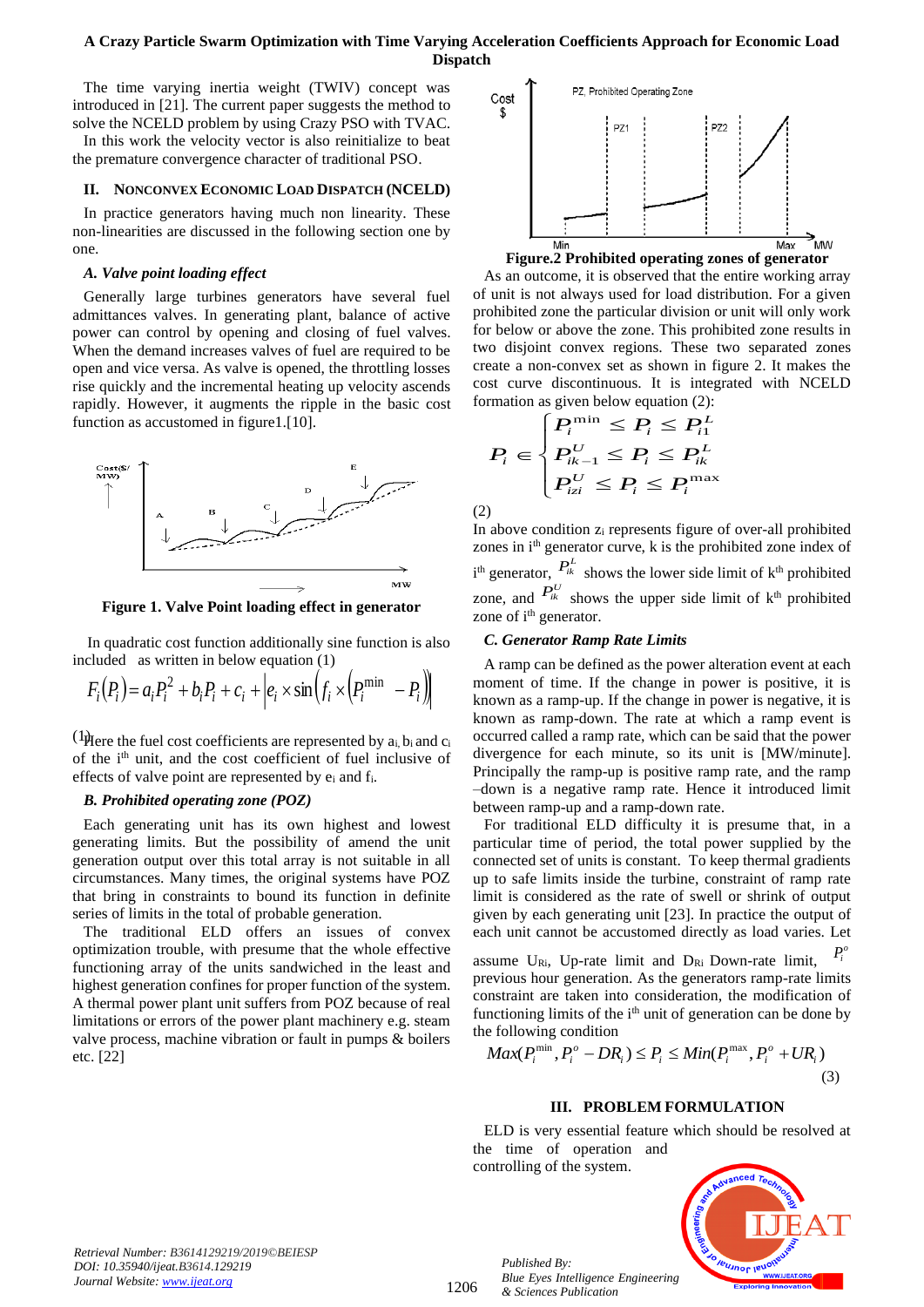

The chief worry about ELD is the reduction given objective function. Objective function is always taken on the basis of total cost of generation which satisfies all constraints. Following two equations represent the objective function.

$$
MinF_{T} = \sum_{i=1}^{N} F_{i}(P_{i})
$$
\n(4)

$$
F_i(P_i) = \sum_{i=1}^{N} a_i P_i^2 + b_i P_i + c_i
$$
\n(5)

#### **IV. CONSTRAINTS**

Following are the constraints considered

#### **A.** *Balance Equation for Power*

The total power generated from all connected units should be equivalent to load demand and losses so that the equality constraints of power balance should be satisfied. It can be represented by the below equation (6)

$$
\sum_{i=1}^{N} P_i - (P_D + P_L) = 0 \tag{6}
$$

Where,  $P_D$  is demand and PL is line loss. B-Coefficients and penalty factors-based methods are used to calculate the losses [24]. Herewith transmission losses can be expressed as

$$
P_{L} = \sum_{i=1}^{N} \sum_{j=1}^{N} P_{i} B_{ij} P_{j} + \sum_{i=1}^{N} B_{oi} P_{i} + B_{oo}
$$
\n(7)

#### **B.** *Limits of Power Generation*

For stable operation each unit power output should not exceed from its rating and also should not be below the threshold value. Hence generator unit operation should lie between the minimum and maximum limits.

$$
P_i^{\min} \le P_i \le P_i^{\max} \qquad i = 1, 2, \dots, N \tag{8}
$$

here, Pi denote output power of i<sup>th</sup> generator,  $P_i^{\text{min}}$ and

 $P_i^{\text{max}}$  are generator minimum and maximum power outputs respectively.

# **V. CRAZY PARTICLE SWARM OPTIMIZATION WITH TIME VARYING ACCELERATION COEFFICIENTS**

James Kennedy and Russell C. Eberhart originally proposed the PSO algorithm for complex non-linear optimization problem by imitating the nature of birds' flock. PSO rapidly became a very trendy universal optimizer, essentially in objective space [25]. It is an easy and potent optimization means which disperse arbitrary particles, i.e. Results lie always in space of problem. Particles, said swarms, continuously gather and share information with each other via array which is created by its own particular positions. These particles at each moment update positions and this is known as the particle's velocity. Particle change velocity and position both from the experience of its own and also take the experience of their neighbor particle [3]. The position vector is given by  $X_i = (x_{i1}, x_{i2}, \dots, x_{id})$ and velocity vectors is given by  $V_i = (v_{i1}, v_{i2}, \dots, v_{id})$  of the i<sup>th</sup> particle in search space. According to the costing

function, the most excellent prior position of a particle is traced and signifies as  $pbest_i = (p_{i1}, p_{i2} \dots p_{id})$ . Suppose gth particle declared best position in group; so, this is given as

$$
pbestg = gbest = (pg1, pg2, \dots, pgd)
$$
 The

particle struggle to amend its location by means of the present velocity and position. Following equation (9) is used to calculate the updated velocity and position for fitness valuation for the next iteration.

$$
v_{id}^{k+1} = C[w * v_{id}^k + c_1 * rand_1 * (pbest_{id} - x_{id})
$$
  
+  $c_2 * rand_2 * (gbest_{gd} - x_{id})$ ]  

$$
x_{id}^{k+1} = x_{id} + v_{id}^{k+1}
$$
  
(10)

Inertia weight parameter is given by *w* it improves local & global searching competency of the particle. C represents the constriction factor,  $c_1, c_2$  are cognitive and social coefficients, and  $rand_1, rand_2$  are random numbers between 0 to1. At the time of initial search, a large inertia factor is considered and as the search progress ahead gradually its value reduces.

$$
w = (w_{\text{max}} - w_{\text{min}}) \times \frac{(iter_{\text{max}} - iter)}{iter_{\text{max}}} + w_{\text{min}} \tag{11}
$$

Here *iter*<sub>max</sub> represents the number of maximum iterations.

Constant c1 drag the particles to local best position and c2 drag the particle to the global best position. The range of this parameter is from 0-4. To get convergence of PSO algorithm, can also be improved by using constriction factor [33].

$$
C = \frac{2}{\left|2 - \varphi - \sqrt{\varphi^2 - 4\varphi}\right|}
$$
\n(12)

Where  $4.1 \le \varphi \le 4.2$ 

As  $\varphi$  rise, the factor C decline. The classical PSO suffers the difficulty of convergence at the early stages, to tackle this problem a concept of Crazy particle was set up. This concept randomized few of the particle velocities, which are considered as 'crazy particles', these particles are elected by imagine a definite probability. In [27], function of inertia weight defined the probability of craziness  $\rho_{cr}$ , which can be given by following equation (13)

$$
\rho cr = w_{\min} - \exp\left(-\frac{w^k}{w_{\max}}\right) \tag{13}
$$

Now following logics can be implemented to randomization of the velocities

$$
V_j^k = \text{rand}(0, \text{Vmax}) \; ; \quad \text{if } \rho_{\text{cr}} \ge \text{rand}(0,1) \tag{14}
$$
  

$$
V_j^k \text{, otherwise}
$$

Initially if the algorithm of the PSO is moving towards saturation, a large digit of  $\rho_{cr}$  can be considered to generate the crazy particle and in later stage of search lower value is taken into consideration.

*Retrieval Number: B3614129219/2019©BEIESP DOI: 10.35940/ijeat.B3614.129219 Journal Website[: www.ijeat.org](http://www.ijeat.org/)*

1207

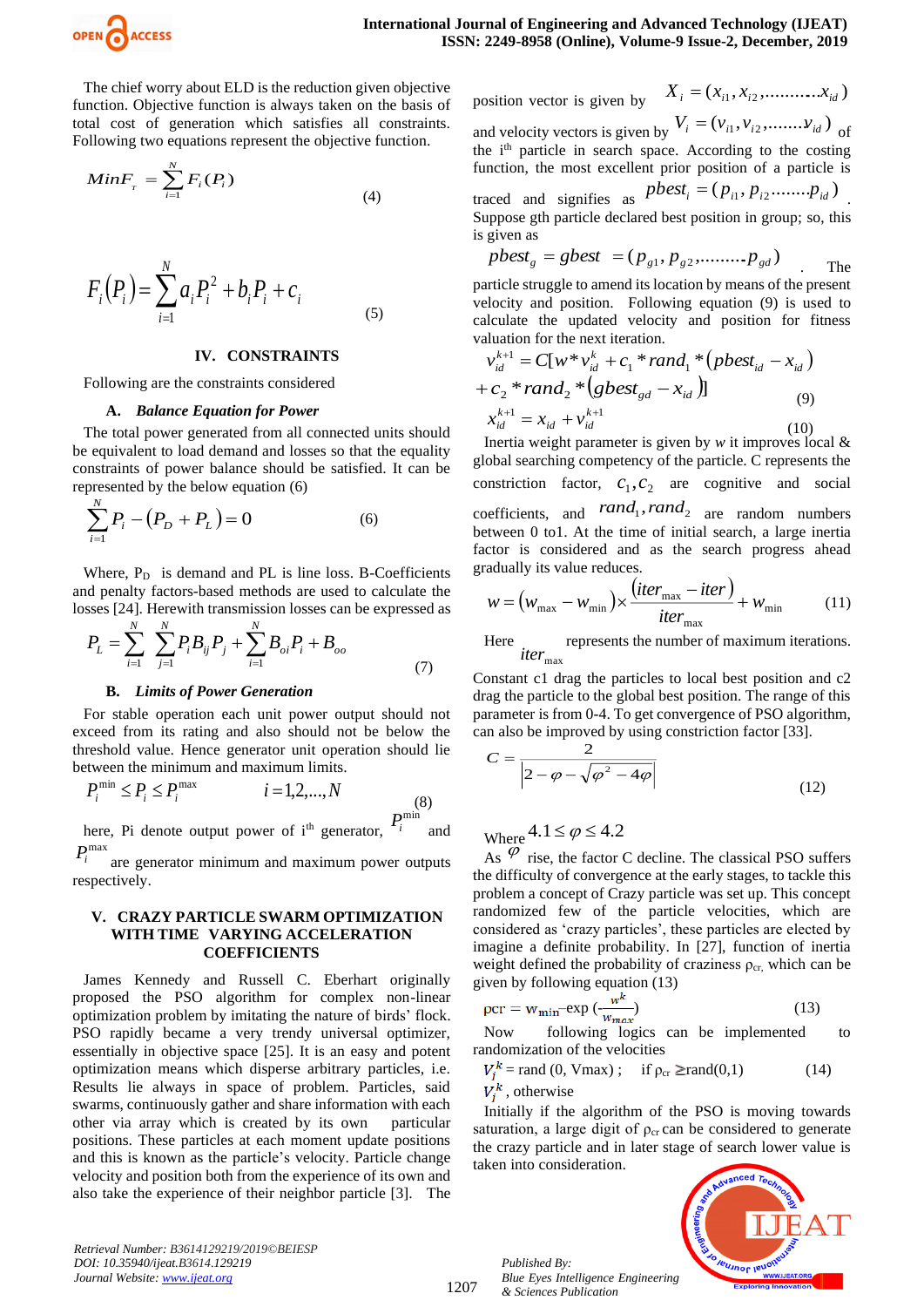Figure 3 shows flow chart for NCELD with crazy PSO with TVAC which introduce the concept of randomize velocity to sustain the optimization procedure momentum and enhance the quality of obtained solution.

The basic concept behind the TVAC is to advance the global hunt at initial stage of the optimization process and motivate particles for converging towards global optimum at finish stage of hunt. This condition is obtained by shifting the c1 and c2 i.e. acceleration coefficients,

In such a way so cognitive factor is decreased whereas social component is increased as the hunting of particles proceed. If cognitive factor is large and social factor small, during initial period, then particles will travel near the survey space inspite of move around the *pbest* i.e. population best at the early phase. Apart from it, if social component is large with small cognitive component, then it moves the particle in the direction of global optima at the final stage of the optimization process.

$$
C1 = (C1f - C1i) \frac{iter}{itermax} + C1i
$$
 (15)

$$
C2 = (C2f - C2i) \frac{iter}{itermax} + C2i \tag{16}
$$

Here C1i, and C1f, are initial and final values of cognitive factor where as C2i and C2f are initial and final values of social acceleration factors.



Figure.3. Flow diagram of NCELD using PSO with crazy particle method

*Retrieval Number: B3614129219/2019©BEIESP DOI: 10.35940/ijeat.B3614.129219 Journal Website[: www.ijeat.org](http://www.ijeat.org/)*

Implementation of algorithm contains following stage: -

#### *Stage 1***- swarm** *Initialization*

Particles generated randomly and adjusted between minimum and maximum limits of generator for a particular size of the population P. For N number of units, the  $i<sup>th</sup>$  particle symbolized

as 
$$
P_i = (P_{i1}^n, P_{i2}^n, P_{i3}^n, \dots, P_{iN}^n)
$$
 The

 $P_i^n$  can be given by below equation (17) and it fulfil the constraints given by equation (8). Here,  $r \in [0, 1]$ .

$$
P_i^{\ \ n} = P_{j\,\text{min}} - r(P_{j\,\text{max}} - P_{j\,\text{min}}) \tag{17}
$$

On the basis of equation (3) initialization of ramp rate limit is done for the generators and on the basis of equation (2) particles are clamped for prohibited zone as per upper and lower zone limit whatever the nearer to position of particle.

#### *Stage 2- Evaluation function formation*

Evaluation function can be define as a fitness function which value is used by the each unit particle in the swarm. The formation of evaluation functions in such a manner that if all constraints are fulfilled, the cost is reduced automatically. The penalty function scheme utilizes the functions which are formed by absolute or squared violation to trim down the strength of the particle. Abnormal condition may be created for the higher value of penalty parameters and smaller value not helpful in penalizing a particle. Hence penalty parameters should be selected cautiously to discriminate between possible and not possible solutions. This methodology helps to make constrained customization.

The evaluation function  $f(P_i)$  can be given by the following equation (18)

$$
f(P_i) = \sum_{i=1}^{N} F_i(P_i) + \alpha \left[ \sum_{i=1}^{N} P_i - (P_D + P_L) \right]^2
$$
  
+  $\beta \left[ \sum_{k=1}^{n_i} P_i \left( \text{violation }_{k} \right) \right]^2$   
(18)

here  $\alpha$  represents not satisfied load demand penalty parameter and  $\beta$  represents POZ penalty parameter for a unit loading.

#### **Stage-3:** *pbest and gbest Initialization*:

The *pbest* shows the *v*alues of the particle's fitness, obtained for the initial particles in the swarm and *gbest* is the finest (best) value amongst the all *pbest.*

#### **Stage***- 4: velocity valuation***:**

To manage extreme travelling of particles, velocity is bounded in the limit of  $-V_j^{\max}$  and  $+V_j^{\max}$ . Here  $V_j^{\max}$  can adjust between 12 to 20%. For the  $j<sup>th</sup>$  generating unit, maximum velocity limit can be calculated as follows:

$$
V_j^{\max} = \frac{P_{j.\max} - P_{j\min}}{R}
$$

(19)

*Published By: Blue Eyes Intelligence Engineering & Sciences Publication* 

1208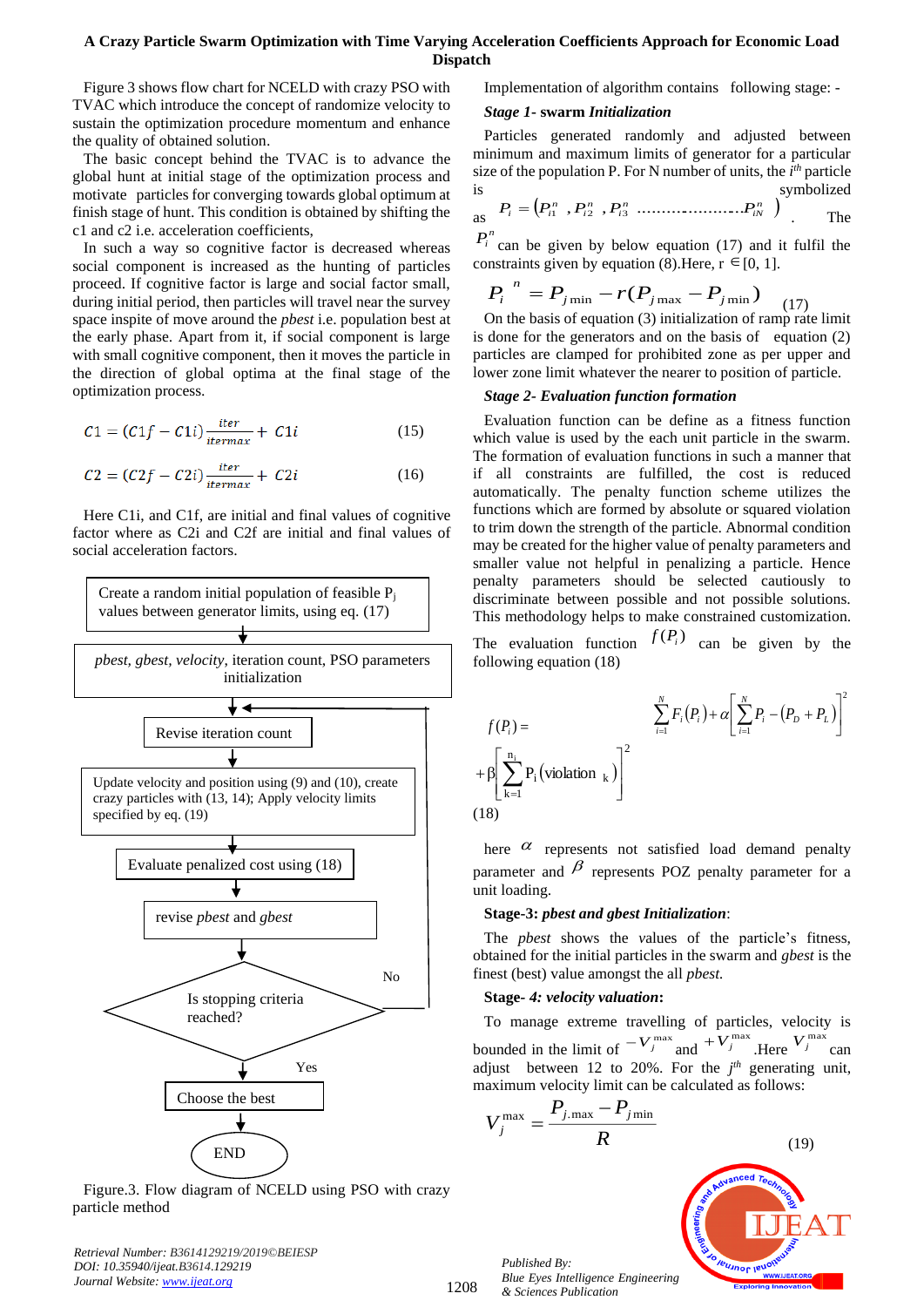

#### **Stage-5:** *swarm updation***:**

Equation (8) is used to modify position vector. Evaluation function updates the position of particles. Previous and new values compared if the latest new is superior than prior one *Pbest* set to the new value and optimization proceed. Similarly, if *Pbest* is superior than the prior value of *gbest* then *gbest* is also updated accordingly.

## **Stage- 6:** *Criteria to stop the optimization:*

A Stopping criterion of any optimization are decided by maximum iteration or decided tolerance limit. This paper adopted maximum number of iterations for stopping the process and after stopping the last stored *gbest* is the optimal solution.

#### **VI. TEST RESULTS AND DISCUSSION**

Crazy PSO with TVAC Optimization for realistic nonlinear EDL difficulty is performed and checked with two systems.

- I. In the first system cost function consider valve point loading which is given by equation (6,8) having load 850 MW with 3-generating units.[10] The considered data is mentioned in the appendix section.
- II. In another system constraints of POZ and ramp rate limit is considered for 6-generating units with 1263 MW [28]. B-matrix and power losses are also included for this test system as listed in Appendix section. [28]

The Performance of both the systems are compared which includes proposed method i.e. Crazy PSO with TVAC, conventional PSO and RGA. Analysis represents that Crazy PSO with TVAC creates better results as compared with other methodology.

#### **VII. CRAZY PSO WITH TVAC FACTOR**

Number of iterations run for this is 110, *w* can be changed from 0.9 to 0.4 by means of equation (11), C the constriction factor is also oscillate between 0.7 to 0.6 (for,  $4.1 \le \varphi \le 4.2$ ) as hunt move. Rate of C1 and C2 are changes according to the equation (15) and (16).50 trials performed for all. With these values the methods i.e. PSO, Crazy PSO with TVAC and RGA are tested on 3-units and 6-units system. The comparative results are presented in fig.4



**Figure. 4. Characteristics of convergence (3-unit** 

**system)**



**Figure.5 Characteristics of convergence (6-unit system)**

|  |  |  |  |  | Table A.1 Comparitive analysis of three Generating unit |  |
|--|--|--|--|--|---------------------------------------------------------|--|
|--|--|--|--|--|---------------------------------------------------------|--|

| Sr.no | Technique                               | Lowest $cost(\$/h)$ | Highest $cost(\$/h)$ | Average $cost(\frac{5}{h})$ |
|-------|-----------------------------------------|---------------------|----------------------|-----------------------------|
|       | <b>PSO</b>                              | 8234.0708           | 8420.9998            | 8330.8511                   |
|       | <b>Crazy PSO</b><br>with<br><b>TVAC</b> | 8234.0620           | 8380.0769            | 8276.1448                   |
| 3     | <b>RGA</b>                              | 8234.0725           | 8432.1571            | 8337.0334                   |



*Published By:*

*& Sciences Publication*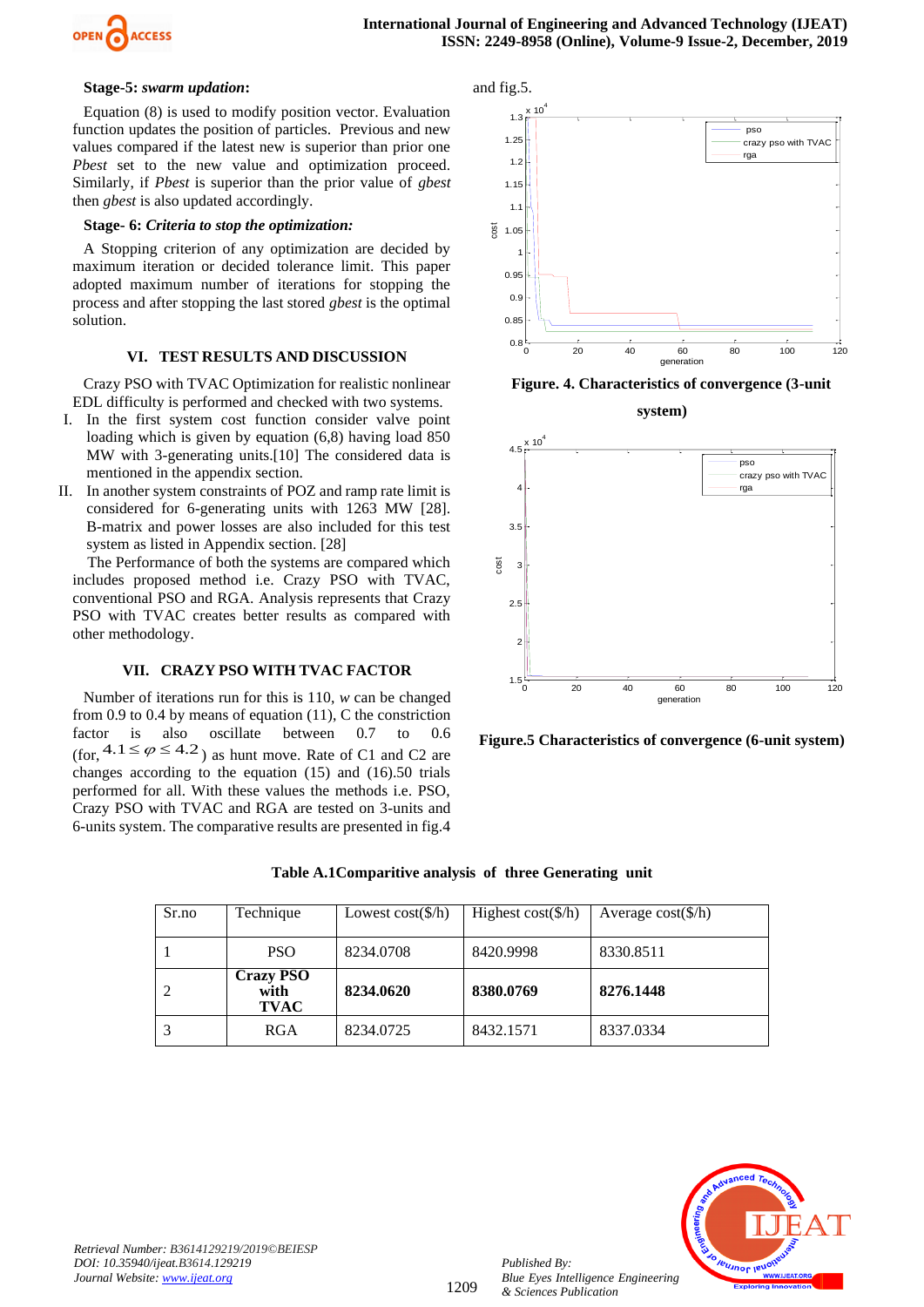| S.no.          | Technique                                         | Lowest $cost(\frac{6}{h})$ | Highest $cost(\frac{6}{h})$ | Average $cost(\frac{1}{h})$ |
|----------------|---------------------------------------------------|----------------------------|-----------------------------|-----------------------------|
|                | PSO [12]                                          | 15451.3106                 | 15635.3768                  | 15517.3926                  |
|                | <b>PSO</b><br>with<br><b>Crazy</b><br><b>TVAC</b> | 15444.7876                 | 15607.4745                  | 15444.7926                  |
|                | RGA                                               | 15461.3992                 | 15642.5462                  | 15527.8342                  |
| $\overline{4}$ | NPSO-LRS [5]                                      | 15450                      | 15452                       | 15450.5                     |
|                | SOH-PSO [17]                                      | 15446.02                   | 15609.64                    | 15497.25                    |

# **Table A.2Comparitive analysis Of Six Generating Unit**

# **Table A.3Output of Generator (Three units)**

| Power output of Units (MW)    | <b>PSO</b> | <b>Crazy PSO with TVAC</b> | RGA       |
|-------------------------------|------------|----------------------------|-----------|
| P1                            | 400.000    | 400.000                    | 400.000   |
| P <sub>2</sub>                | 300.2667   | 300.266                    | 300.2653  |
| P <sub>3</sub>                | 149.7333   | 149.733                    | 149.7347  |
| <b>Total power output</b>     | 850        | 850                        | 850       |
| Total generation charge(\$/h) | 8234.0718  | 8234.061                   | 8234.0725 |

# **Table A.4Output of Generator (Six units)**

| Power output of Units<br>(MW)                    | <b>PSO</b> | crazy PSO with TVAC | <b>RGA</b>                                  |
|--------------------------------------------------|------------|---------------------|---------------------------------------------|
| P1                                               | 469.9415   | 454.5788            | 420.2342                                    |
| P <sub>2</sub>                                   | 175.5558   | 161.9668            | 199.4412                                    |
| P <sub>3</sub>                                   | 246.5108   | 265.0000            | 263.7234                                    |
| P4                                               | 138.7732   | 136.5678            | 120.0030                                    |
| P <sub>5</sub>                                   | 152.3809   | 168.9457            | 107.2319                                    |
| P <sub>6</sub>                                   | 92.1599    | 88.4788             | 105.1250                                    |
| Total power output                               | 1263.0000  | 1263                | 1263                                        |
| <b>Total loss</b>                                | 12.6223    | 12.5380             | 12.7588                                     |
| <b>Total generation</b><br>$charge(\frac{4}{h})$ | 15451.3106 | 15444.7876          | 15461.3992<br>$\epsilon$ anced $T_{\alpha}$ |



*Retrieval Number: B3614129219/2019©BEIESP DOI: 10.35940/ijeat.B3614.129219 Journal Website[: www.ijeat.org](http://www.ijeat.org/)*

1210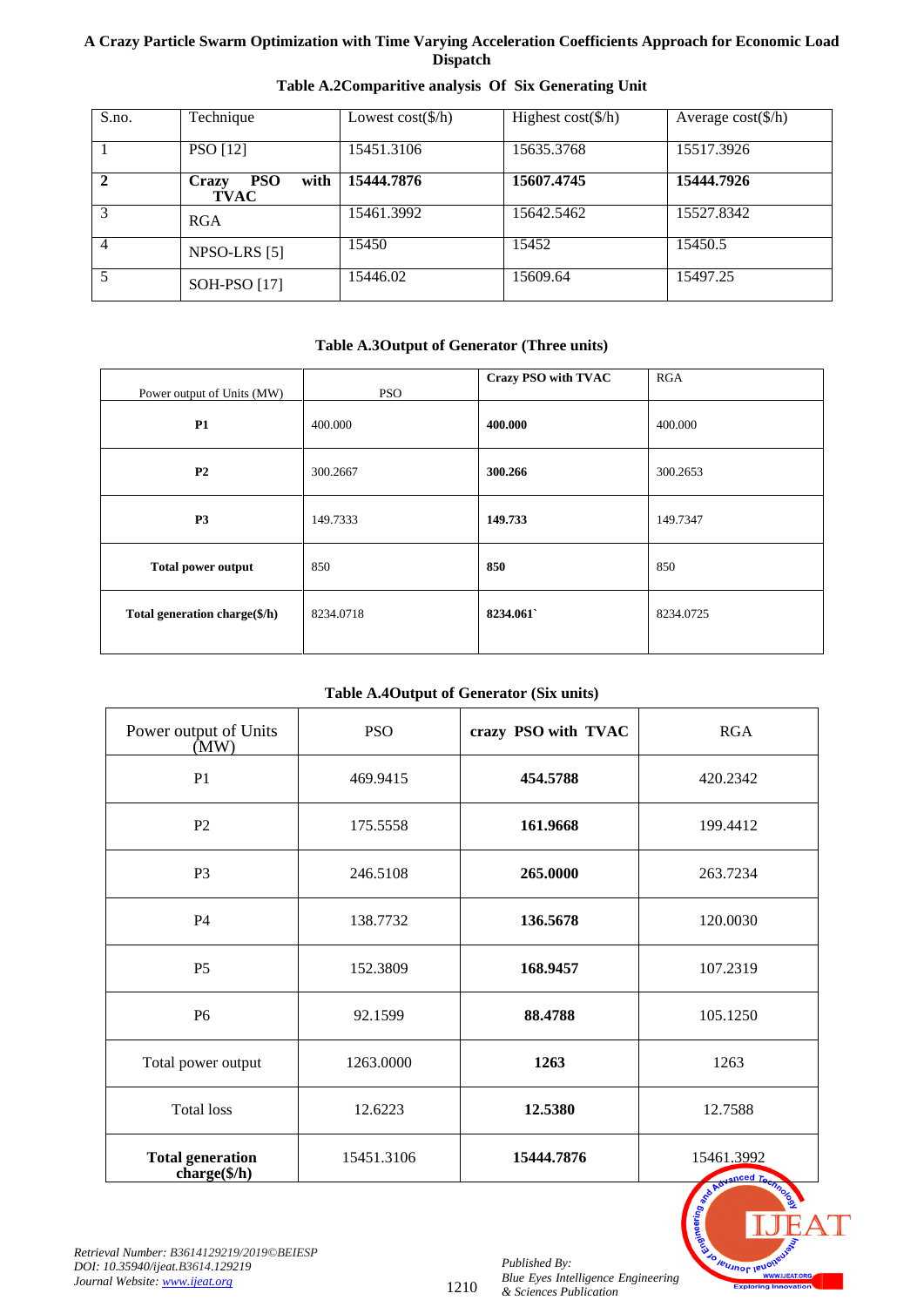

| Variable          | $a_i$ (\$) | $b_i$ (\$/MW) | $c_i$ (\$/MW <sup>2</sup> ) | e <sub>1</sub> | fi   | $P_i^{\max}$ | $P_i^{\min}$ |
|-------------------|------------|---------------|-----------------------------|----------------|------|--------------|--------------|
| Generator         |            |               |                             |                |      |              |              |
|                   |            |               |                             |                |      |              |              |
| Unit1             | .00156     | 7.92          | 561                         | 300            | .031 | 600          | 100          |
| Unit2             | .00194     | 7.85          | 310                         | 200            | .042 | 400          | 100          |
| Unit <sub>3</sub> | .00482     | 7.97          | 78                          | 150            | .063 | 200          | 50           |

# **Table A.5Limits of generator and related coefficients (Three unit)**

# **Table A.6B-loss coefficients of Three unit**

| $B_{ij}$<br>$=$ | 0.0000676     | 0.00000953   | $-0.0000057$ |
|-----------------|---------------|--------------|--------------|
|                 | 0.00000953    | 0.00005210   | 0.00000901   |
|                 | $-0.00000507$ | 0.00000901   | 0.00029400   |
| $B_{oi} =$      | $-0.0007760$  | $-0.0000342$ | 0.01890      |
| $B_{oo} =$      |               |              | 0.040357     |

# **Table A.7Limits of generator and related coefficients (Six unit)**

| Unit           | $\mathbf{D}$ min | $\mathbf{m}$ max | $a_i$<br>$($ \$) | $b_i$<br>$(\frac{M}{W})$ | $c_i$<br>$($/MW^2)$ |
|----------------|------------------|------------------|------------------|--------------------------|---------------------|
|                | 100              | 500              | 0.007            | 7                        | 240                 |
| $\overline{2}$ | 50               | 200              | 0.0095           | 10                       | 200                 |
| 3              | 80               | 300              | 0.009            | 8.5                      | 220                 |
| 4              | 50               | 150              | 0.009            | 11                       | 200                 |
| 5              | 50               | 200              | 0.008            | 10.5                     | 220                 |
| 6              | 50               | 120              | 0.0075           | 12                       | 190                 |

# **Table A.8B- cofficient of six- unit**

|                          | 0.0017     | 0.0012     | 0.0007    | $-0.0001$ | $-0.0005$ | $-0.0002$ |
|--------------------------|------------|------------|-----------|-----------|-----------|-----------|
|                          | 0.0012     | 0.0014     | 0.0009    | 0.0001    | $-0.0006$ | $-0.0001$ |
|                          | 0.0007     | 0.0009     | 0.0031    | $\Omega$  | $-0.001$  | $-0.0006$ |
| $B_{ii} =$               | $-0.0001$  | 0.0001     | $\Omega$  | 0.0024    | $-0.0006$ | $-0.0008$ |
|                          | $-0.0005$  | $-0.0006$  | $-0.001$  | $-0.0006$ | 0.0129    | $-0.0002$ |
|                          | $-0.0002$  | $-0.0001$  | $-0.0006$ | $-0.0008$ | $-0.0002$ | 0.015     |
| $B_{oi}$                 | $-0.00039$ | $-0.00013$ | 0.000705  | 5.91E-05  | 0.000216  | 0.000664  |
| $\overline{\phantom{a}}$ |            |            |           |           |           |           |
| $B_{oo} =$               |            |            |           |           |           | 0.056     |

# **Table A.9 six-unit system for POZ and RRL**

| Tuble into our unit by securi for a OEI unto refer |     |        |            |                         |  |  |  |
|----------------------------------------------------|-----|--------|------------|-------------------------|--|--|--|
| Dο                                                 |     | Uri    | <b>DRi</b> | <b>Prohibited zone</b>  |  |  |  |
| Unit                                               |     | (MW/h) | (MW/h)     | (MW)                    |  |  |  |
|                                                    | 440 | 80     | 120        | $[210 350]$ $[250 380]$ |  |  |  |
|                                                    | 170 | 50     | 90         | [90 110] [140 160]      |  |  |  |



*Retrieval Number: B3614129219/2019©BEIESP DOI: 10.35940/ijeat.B3614.129219 Journal Website[: www.ijeat.org](http://www.ijeat.org/)*

1211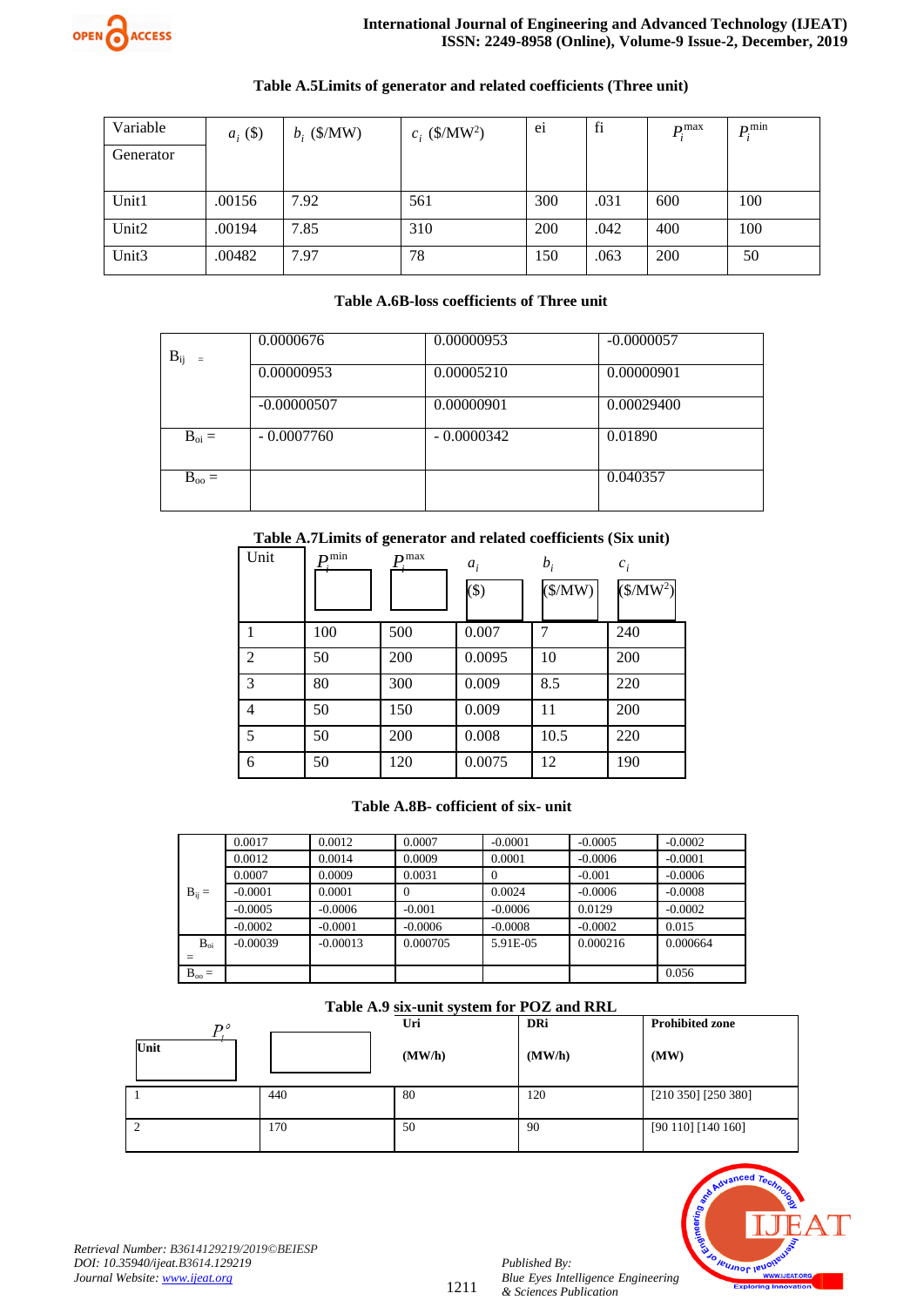| 3            | 200 | 65 | 100 | $[150 170]$ $[210 240]$ |
|--------------|-----|----|-----|-------------------------|
|              | 150 | 50 | 90  | [80 90] [110 120 ]      |
|              | 190 | 50 | 90  | [90 110] [140 150]      |
| <sub>6</sub> | 110 | 50 | 90  | $[75 85]$ $[100 105]$   |

# **VIII. CONCLUSION**

The Crazy PSO\_TVAC approach is projected for resolve the composite problem of ELD which includes nonconvexity with many minima. The presentation of the method is estimate with conventional PSO and RGA. It can be concluded for Crazy PSO\_TVAC tackle the difficulty of premature convergence of conventional PSO very successfully by creating 'crazy particles' with time varying acceleration coefficients as per each iteration; its velocities are reinitialized by considering the few probabilities. The supremacy of Crazy PSO with TVAC becomes more apparent for large and complicated systems. The performance of proposed method is also compared with NPSO-LRS and SOH-PSO in table A.2.It has been visibly confirmed that Crazy PSO with TVAC is capable to achieve global solutions as compared with the other methods. This method is very promising and shows the better solution,

excellent computational efficiency, better convergence properties, toughness and constancy.

## **Appendix**

## **From Table A.1-A.9**

# **REFERENCES**

- [Pabitra Mohan Dash](https://ieeexplore.ieee.org/author/37086114460) et.al. "Economic load dispatch using moderate random search PSO with ramp rate limit constraints", 2018 Technologies for Smart-City Energy Security and Power (ICSESP). IEEE Xplore: June 2018.
- 2. G. Binetti, A. Davoudi, D. Naso, B. Turchiano, and F. Lewis, "A distributed auction-based algorithm for the non-convex economic dispatch problem," IEEE Trans. Ind. Informat., vol. 10, no. 2, pp. 1124–1132, 2014.
- 3. K.T.Chaturvedi, M Pandit, L Srivastava, "[Particle swarm optimization](javascript:void(0))  [with crazy particles for nonconvex economic dispatch](javascript:void(0))"Applied Soft Computing 9 (3), 962-969.
- 4. Jagrut J. Bhavsar, Nilesh K. Patel, "A Particle Swarm Optimization with Crazy Particles for Non convex and Non smooth Economic Dispatch", International Journal of Advance Research in Engineering, Science & Technology (IJAREST), ISSN(O):2393-9877, ISSN(P): 2394-2444, Volume 02, Issue 05, May- 2015, pp 1-5.
- 5. Park J-B, Lee K-S, Shin J-R, Lee KY. A particle swarm optimization for economic dispatch with nonsmooth 40 cost functions. IEEE Trans Power Syst 2005.
- 6. Y.S. Brar, J. S. Dhillon, D.P. Kothari, "Multiobjective Load Dispatch by Fuzzy Logic Based Searching Weightage Pattern", Electric Power Systems Research, vol. 63, pp. 149-160, 2002.
- 7. [B.Y. Qu](https://www.sciencedirect.com/science/article/abs/pii/S2210650216301493#!) et.al. "A survey on multi-objective evolutionary algorithms for the solution of the environmental/economic dispatch problems" [Swarm and Evolutionary Computation,E](https://www.sciencedirect.com/science/journal/22106502)lsevier [Volume 38,](https://www.sciencedirect.com/science/journal/22106502/38/supp/C) February 2018, Pages 1-11
- 8. Yamille del Valle, Ganesh Kumar Venayagamoorthy, "Particle Swarm Optimization: Basic Concepts, Variants and Applications in Power Systems", IEEE transactions on Evolutionary Computation, Vol.12,
- No. 2, pp. 171-195, April 2008. 9. Y.H. Song, G.S. Wang, P.Y. Wang, A.T. Johns, "Environmental/economic dispatch using fuzzy logic controlled genetic algorithms", IEE Proc. Gener. Transm. Distrib, vol. 144, no. 4, pp. 377-382, 1997.

*Retrieval Number: B3614129219/2019©BEIESP DOI: 10.35940/ijeat.B3614.129219 Journal Website[: www.ijeat.org](http://www.ijeat.org/)*

- 10. Monib Ahmad etal "Solving the problem of Economic Load Dispatch for a small-scale power system using novel hybrid PSO-GSA algorithm" RAEE 2018 IEEE conference.
- 11. H.Z. Iqbal, A. Ashraf, A. Ahmad, "Power economic dispatch using particle swarm optimization", Proc. 2nd International Conference on Power Generation Systems and Renewable Energy Technologies, pp. 1-7, 2015.
- 12. Pandit Manjaree, Panigrahi BK, Hari Mohan Dubey, et al. Simulated Annealing Approach for Solving Economic Load Dispatch Problem with Value Point Loading Effects. International Journal of Engineering, Science and Technology (IJEST). 2012; 4(4): 60–72p.
- 13. A. Nawaz, E. Mustafa, N. Saleem, M. I. Khattak, M. Shafi, A. Malik, "Solving convex and non-convex static and dynamic economic dispatch problems using hybrid particle multi-swarm optimization", Tehnički Vjesnik, vol. 24, no. 4, pp. 1095-1102, 2017
- Yu X, Yu X, Lu Y, Sheng J. Economic and Emission Dispatch Using Ensemble Multi-Objective Differential Evolution Algorithm. Sustainability. 2018; 10(2):418.
- 15. T. Niknam H. D. Mojarrad H. Z. Meymand B. B. Firouzi "A new honey bee mating optimization algorithm for non-smooth economic dispatch" Energy vol. 36 no. 2 pp. 896-908 2011
- 16. Kennedy and R. Eberhart, -Particle swarm optimizationl, in proc. IEEE Conf. on Neural Networks (ICNN'95), vol. IV, Perth, Australia, 1995, pp.1942-1948.
- 17. Krishna Teerth Chaturvedi, M. Pandit, and L. Srivastava, ―Self-organizing hierarchical particle swarm optimization for nonconvex economic dispatch, IEEE Trans. Power Syst., vol. 23, no. 3, pp. 1079–1087, Aug. 2008.
- 18. Y. Shi and R.C. Eberhart, ―Fuzzy adaptive particle swarm optimization‖, in Proc. IEEE International Conference on Evolutionary Computation, 2001, pp.101-106.
- 19. C. Kuo, A novel coding scheme for practical economic dispatch by modified particle swarm approach, IEEE Trans. Power Syst., vol. 23, no. 4, pp. 1825–1835, Nov. 2008.
- 20. J. G. Vlachogiannis and K. Y. Lee. Economic Load Dispatch—A Comparative Study on Heuristic Optimization Techniques with an Improved Coordinated Aggregation-Based PSO. IEEE Trans. Power Syst., vol. 24, no. 2, pp. 991–1001, May.2009.
- 21. Y. Shi, R.C. Eberhart, Empirical study of particle swarm optimization, in: Proceedings of the IEEE International Congress on Evolutionary Computation, vol. 3, 1999, pp. 101–106.
- 22. Jabr, R.A., Coonick, A.H., Cory, B.J, "A homogeneous linear programming algorithm for the security constrained economic dispatch problem". IEEE Trans. Power Syst. 15(3), 930–936 (2000)
- 23. Zwe- Lee Gaing, "Particle Swarm Optimization to Solvingthe Economic Dispatch Considering the Generator Constraints", IEEE transactions On Power Systems, vol. 18, no. 3, AUGUST 2003.
- 24. A.J. Wood, B.F. Wollenberg, Power Generation, Operation and Control, Wiley, New York, 1984.
- 25. Leena Daniel, Dr. Krishna TeerathChaturvedi, "Review on Different Evolutionary Computing Techniques in Particle swarm Optimization", International Journal of Engineering, Science and Mathematics, Vol. 7, Issue 3, March 2018, pp 230-236.
- 26. Anup Shukla, Sri Niwas Singh, "Multi-objective unit commitment using search space-based crazy particle swarm optimisation and normal boundary intersection technique" IET Generation, Transmission & Distribution, ISSN 1751-8687,2016, Vol. 10, Iss. 5, pp. 1222–1231.
- 27. P. K.Roy,S. P. Ghoshal, S.S.Thakur, "Turbulent Crazy Particle swarm Optimization Technique for Optimal Reactive Power Dispatch",[Nature](https://ieeexplore.ieee.org/xpl/mostRecentIssue.jsp?punumber=5377996)  [& Biologically Inspired Computing,IEEE, 2009. P](https://ieeexplore.ieee.org/xpl/mostRecentIssue.jsp?punumber=5377996)p 1219-1224.

*Published By: Blue Eyes Intelligence Engineering & Sciences Publication* 

1212